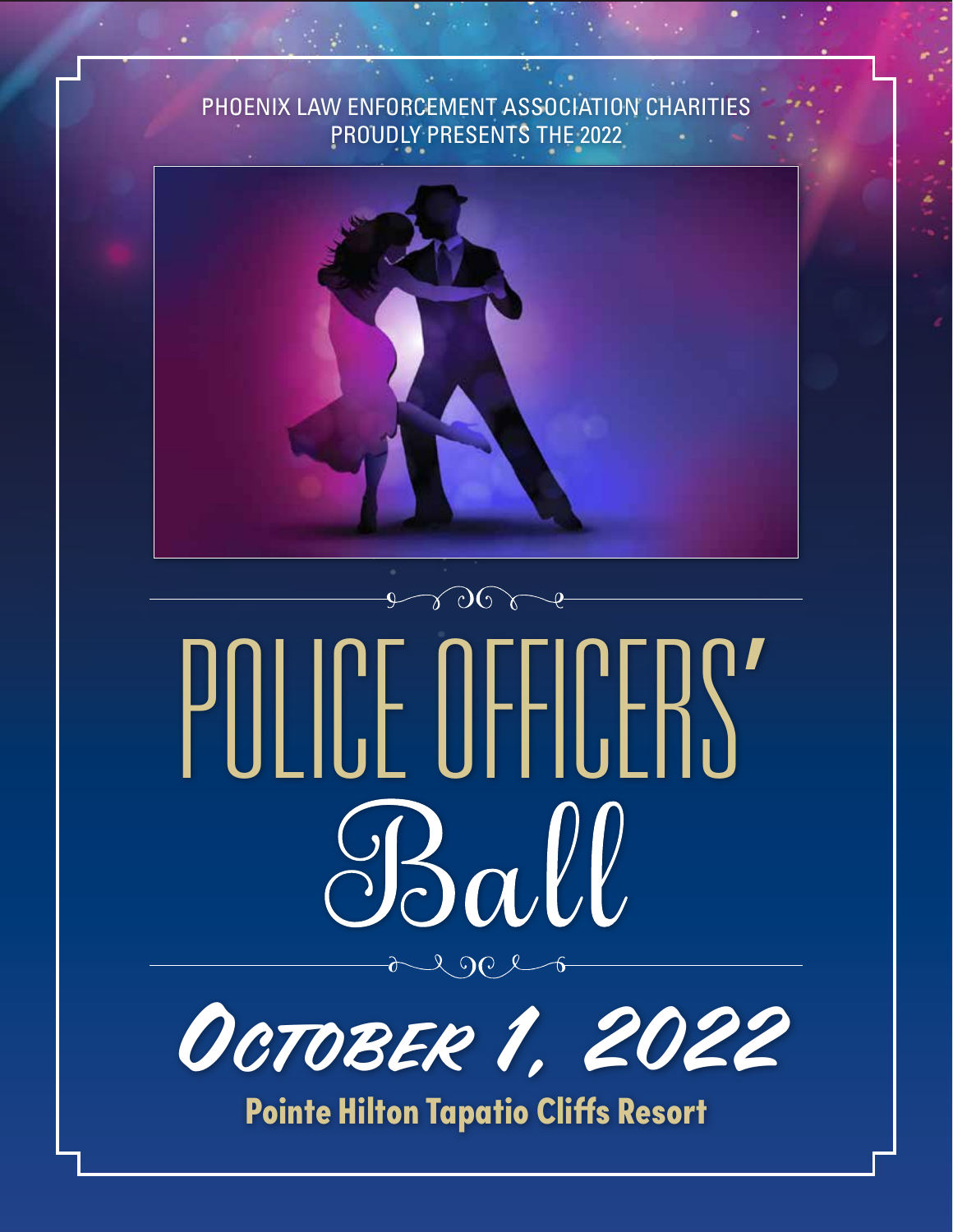# POLICE OFFICERS'

# Hosted by Phoenix Law Enforcement Association Charities

Dear Potential Sponsor:

We are hosting our annual Police Officers' Ball, a premier fundraising event, on Saturday, October 1, 2022 at Pointe Hilton Tapatio Cliffs Resort.

We ask you to consider becoming a sponsor or in-kind donor for this event to help with fundraising in support of PLEA Charities. Fundraising activities during the event will include an online silent auction and a live auction. We will need to receive donations by September 16, 2022. We hope you realize how much your support means to the success of our mission and to the officers and community we serve. **We cannot facilitate a successful event without donors like you!**

The proceeds from this annual fun-filled event support programs like Back the Blue Officer Support, Back to School Drive, Phoenix Police Cadet Scholarships, Shop with a Cop and community events and programs. We are expecting 300 attendees from statewide law enforcement agencies and community partners who support police. They will enjoy an evening of dinner, entertainment, silent auction, and the opportunity to support a wonderful mission!

Thank you for considering a contribution to the Police Officers' Ball, an event to benefit programs served by PLEA Charities. Feel free to contact me at **602-246-7869** or *charities@pleacharities.org* you need any additional information.

With gratitude,

**Darrell Kriplean President** *Phoenix Law Enforcement Association*

**Benefiting PLEA Charities John Maxwell** *charities@pleacharities.org* **charities@pleacharities.org**<br> **602.246.7869 pleacharities.org** Contracts Contracts Contracts Contracts Contracts Contracts Contracts Contracts





Pointe Hilton Tapatio Cliffs Resort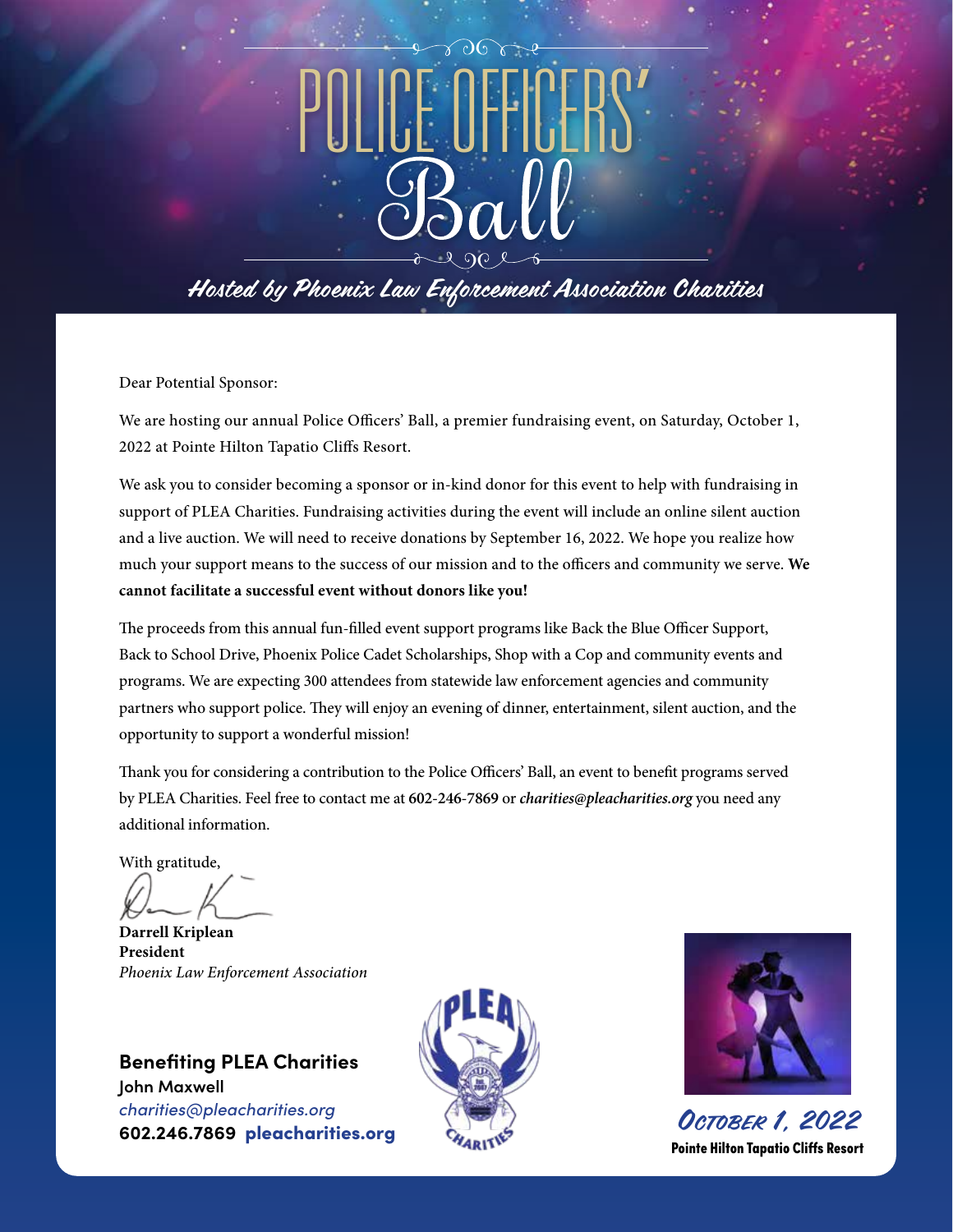# POLICE OFFICERS'

Hosted by Phoenix Law Enforcement Association Charities



### **Brass Level (\$25,000)**

- Two tables of 10
- Recognition in all media releases
- Name/logo on all marketing material
- Half-page advertisement in *Phoenix Law Enforcer* (police publication) for one year
- Promotion on PLEA Charities website for one year
- Four social media posts
- All benefits of the below levels

### **Platinum Level (\$15,000)**

- One table of 10
- Name on event program
- Quarter-page advertisement in *Phoenix Law Enforcer* (police publication) for one year
- Three social media posts
- All benefits of the below levels

### SPONSORSHIP CONTACT

**John Maxwell** *charities@pleacharities.org* (602) 246-7869

**Benefiting PLEA Charities**

*charities@pleacharities.org Charmes@pleacharmes.org*<br>602.246.7869 pleacharities.org Charmes October 1, 2022

## **Gold Level (\$10,000)**

- One table of 10
- Display at event
- Quarter-page advertisement in *Phoenix Law Enforcer* (police publication) for one year
- Two social media posts
- All benefits of the below level

### **Silver Level (\$5,000)**

- Six tickets
- One social media post
- All benefits of the below level

### **Bronze Level (\$2,000)**

- Four tickets
- Recognition on website
- Recognition in *Phoenix Law Enforcer* (police publication)
- Recognition in program slideshow